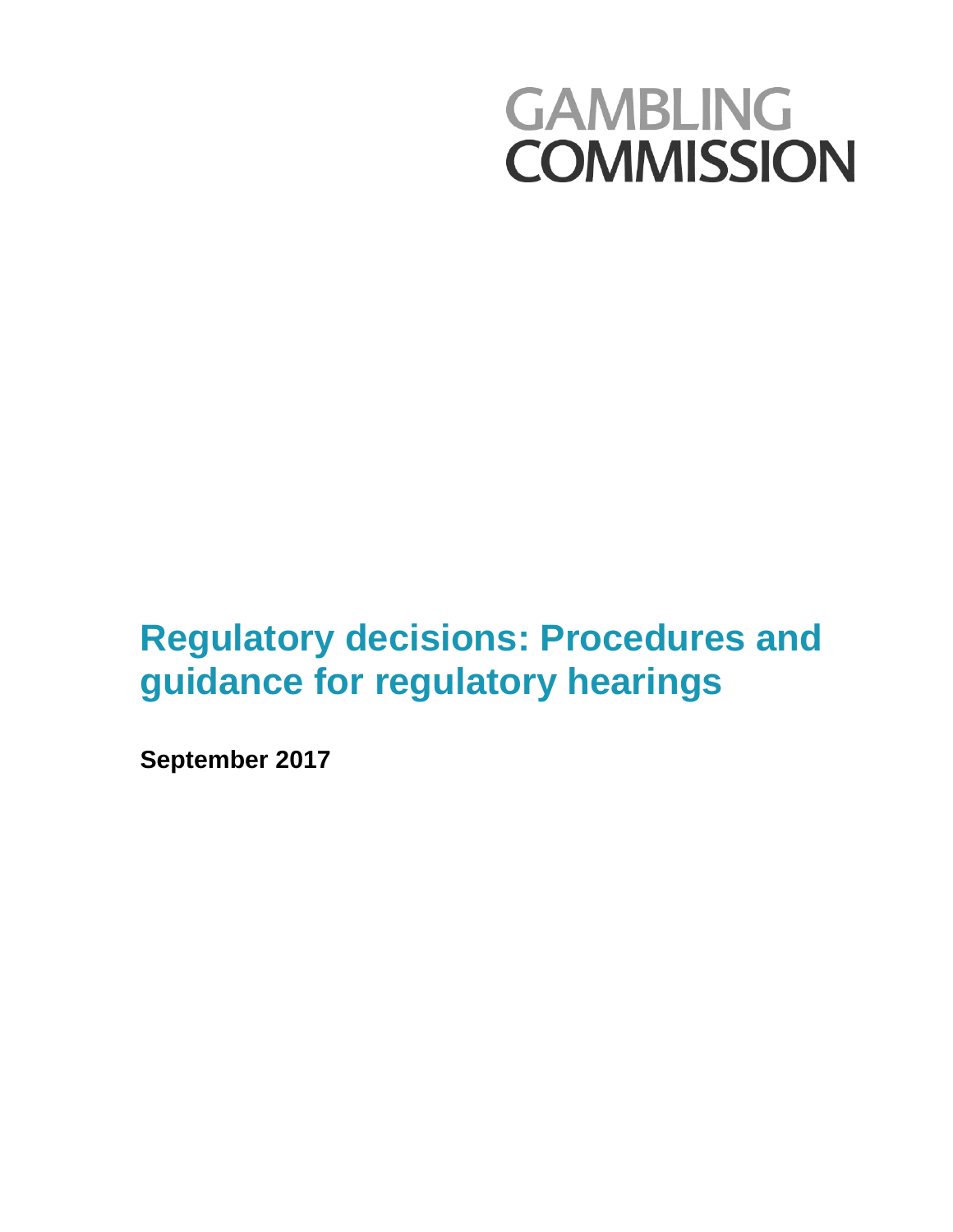### **1 Introduction**

#### **The purpose of this guidance**

- **1.1** The purpose of this guidance is to assist Directors or the Regulatory Panel (the Panel) to carry out their regulatory functions in accordance with the Gambling Commission's (the Commission) policies and procedures and to comply with the law.<sup>1</sup>
- **1.2** A key aim of this guidance is to ensure that there are no grounds for suggesting that a decision maker has been biased, partial or that the decision is not well founded in any way. This guidance also seeks to ensure that the Commission meets the requirements of the Human Rights Act 1998 and the principles of natural justice.
- **1.3** This guidance needs to be read in conjunction with:
	- the *Statement of principles for licensing and regulation*, issued pursuant to section 23 of the Gambling Act 2005 ('the Act')
	- the *Licensing, compliance and enforcement policy statement*
	- the *Statement of principles for determining financial penalties* (issued pursuant to section 121 of the Act)
	- the *Indicative sanctions guide*.

#### **The licensing objectives**

- **1.4** In carrying out its functions under the Act, the Commission is under a duty to pursue and wherever appropriate have regard to the licensing objectives, which are:
	- preventing gambling from being a source of crime or disorder, being associated with crime or disorder or being used to support crime
	- ensuring that gambling is conducted in a fair and open way
	- **•** protecting children and other vulnerable people from being harmed or exploited by gambling.
- **1.5** The Commission must also permit gambling, in so far as the Commission thinks it reasonably consistent with pursuit of the licensing objectives.

#### **Scheme of delegations**

- **1.6** Paragraph 8 of Schedule 4 of the Act provides that:
	- (1) The Commission may delegate a function to:
		- a. a Commissioner;
		- b. a committee consisting of:
			- i. commissioners, or
			- ii. one or more commissioners and one or more employees of the Commission, or
		- c. an employee of the Commission.
	- (2) Sub-paragraph (1) applies to any function of the Commission including in particular: a. a discretionary function

l <sup>1</sup> There is a separate policy that provides guidance on licensing decisions entitled 'Licensing Decisions: Procedures and Guidance for licensing hearings' August 2017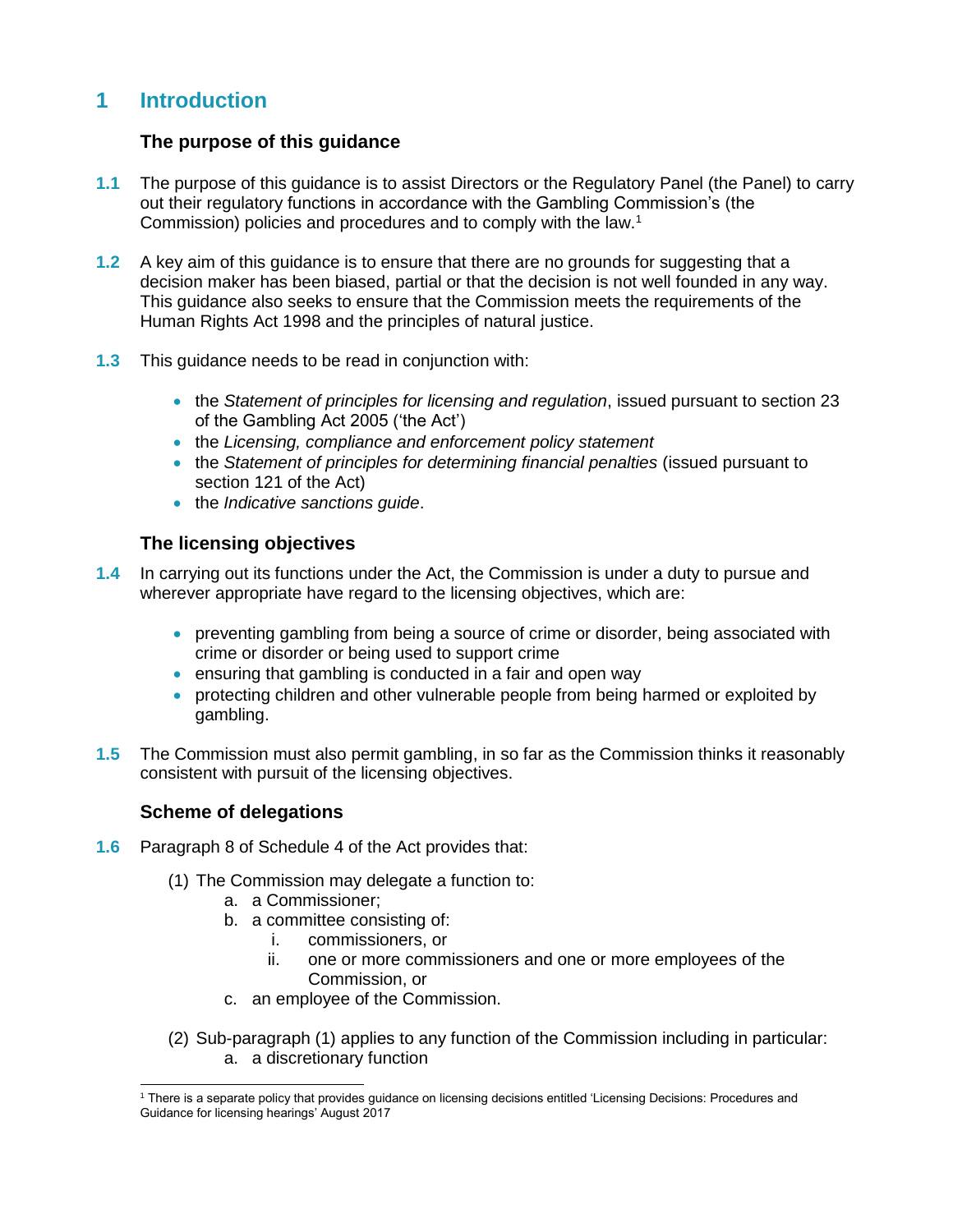- b. the function of conducting a review
- c. the function of determining whether to revoke a licence or of determining whether to impose a requirement to pay a penalty.
- **1.7** The Commission has approved a scheme of delegations setting out who has the delegated authority to make regulatory decisions. As part of that scheme the Commission has established a Committee of Commissioners, on which any Commissioner may sit, known as the Regulatory Panel (the Panel).

#### **Referral of case to a regulatory hearing**

- **1.8** In cases where officials consider that the Commission should exercise its regulatory powers under sections 117, 118 or 119 of the Act, a 'minded to' letter will be sent to the licence holder to inform them of that preliminary conclusion.
- **1.9** Following this letter, licensees have the option to request a hearing before a final decision is made.
- **1.10** For operating licence holders, the hearing will be before the Panel; for personal licence holders, the hearing will take place before a Director.
- **1.11** There may also be instances where the particular circumstances of the case mean that it is appropriate for the case to be referred by Commission officials to the Panel or Director for consideration.

#### **The legal framework for decision making**

- **1.12** The decisions to be taken, whether by the Panel or by employees acting under delegated powers, are all administrative decisions which must be taken in accordance with the framework set out in the Act and the principles of fairness and natural justice.
- **1.13** The Commission will ensure that regulatory decisions are properly reasoned and evidencebased, and taken at the most appropriate level. The Commission will adopt a presumption in favour of decisions being made at the lowest appropriate level within the Commission, so that decisions of similar complexity and impact are general made at similar levels within the Commission.
- **1.14** The Commission exercises its functions in the interests of consumers and the wider public, having regard to, and in pursuit of, the licensing objectives in the Act. Decisions must be made openly, impartially, with sound judgment and for justifiable reasons. This means that decision makers must:
	- come to the decisions they make with an open mind and demonstrate they are open minded
	- make a decision only after due consideration of all information reasonably required upon which to base such a decision
	- seek further information if it is felt there is insufficient information to reach a decision.
- **1.15** It is important that decision makers have not already taken a firm view on a matter, nor give the appearance of having made up their mind before the formal consideration of a regulatory matter. However, a decision maker will not be considered to have taken a firm view on a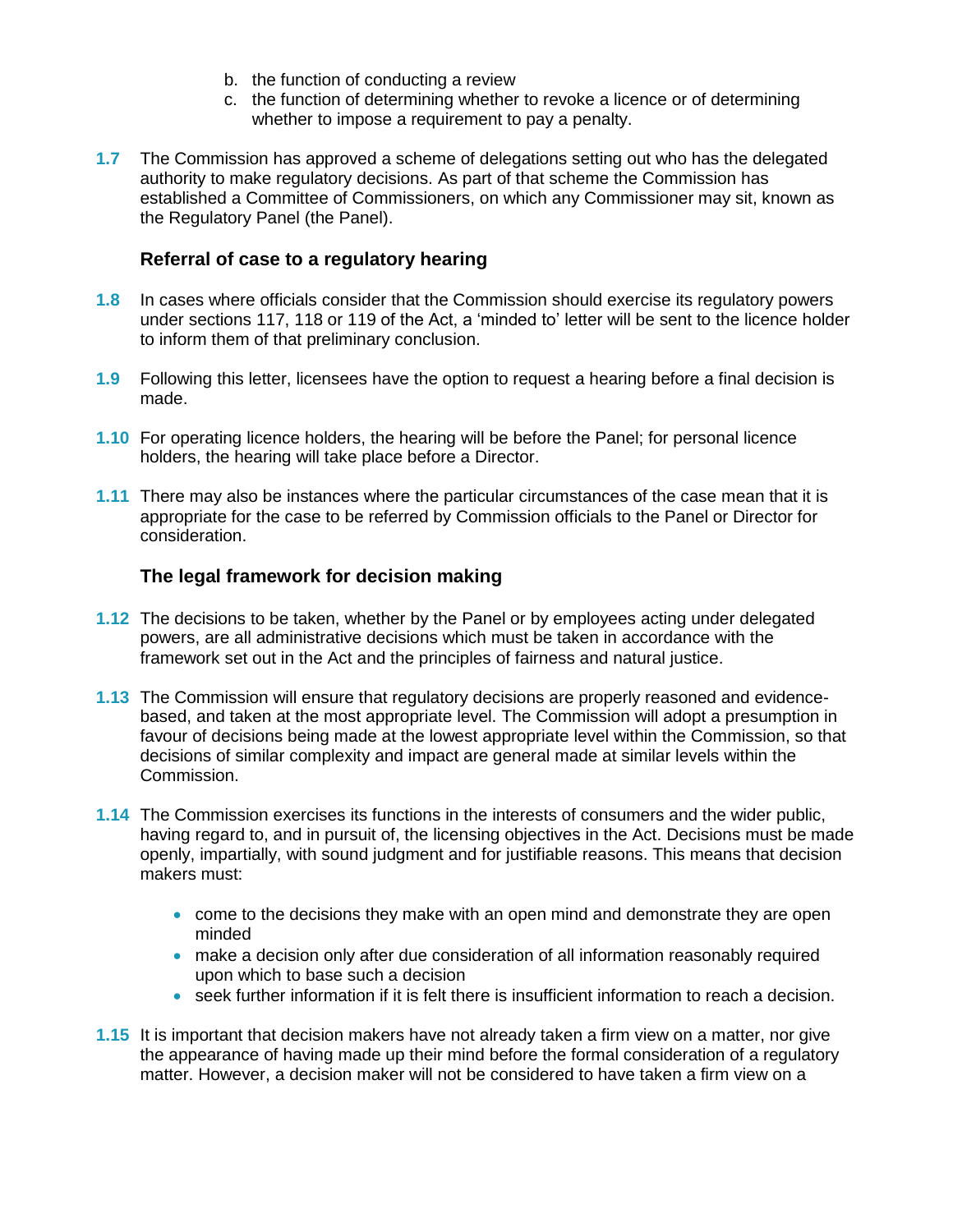matter by:

- **.** listening to viewpoints from interested parties
- making comments or giving a provisional view, provided that it is clear that the issue has not been prejudged
- seeking information through appropriate channels
- asking questions at a hearing which reflect issues raised.
- **1.16** If a decision maker has any concerns about procedural fairness they should seek advice from the Commission's legal advisers.

#### **The Human Rights Act 1998**

**1.17** Article 6(1) of the European Convention on Human Rights (the Convention) provides, so far as relevant, as follows:

> "*In the determination of his civil rights and obligations . . . everyone is entitled to a fair and public hearing . . . by an independent and impartial tribunal…*"

- **1.18** The determination of whether to impose a regulatory sanction is likely to amount to a determination of the licensee's civil rights or obligations within the meaning of Article 6(1) of the Convention. The Commission's procedures have therefore been designed to ensure, so far as possible, that the requirements of the Human Rights Act 1998 and the Convention are met. The right of appeal to the First-tier Tribunal (Gambling) is also an important element in ensuring that an individual's Convention rights are protected.
- **1.19** The purpose of the procedures which follow is to ensure a fair process, which accords with the requirements of natural justice and the Human Rights Act 1998. Inevitably there will be circumstances which have not been previously envisaged or anticipated and where it is necessary for the Director or Chair of the Panel to exercise judgement and flexibility in the way that the procedures operate.

#### **Conflicts of interest**

- **1.20** Commissioners and senior employees are required to complete a declaration of their outside interests. The Commission also has a strict policy on the acceptance of gifts and hospitality. Even so, care must also be taken to ensure that in every case there is no conflict of interest or the risk that there may be a perception of a conflict of interest.
- **1.21** Decision makers may have a conflict of interest in a matter if it affects them, their friends, relatives or employer. If a decision maker has a personal and potentially prejudicial interest in a matter then they:
	- must not take a decision or sit as a member of a Panel, or otherwise take part in the decision making process
	- must leave the room when that item is being discussed and must not participate in or give the appearance of trying to participate in the making of a decision
	- must not lobby those who will be making the decision in question.
- **1.22** Decision makers must take care to avoid giving the impression that they are not independent or impartial or that their decision making process is biased, or there is a risk of apparent bias.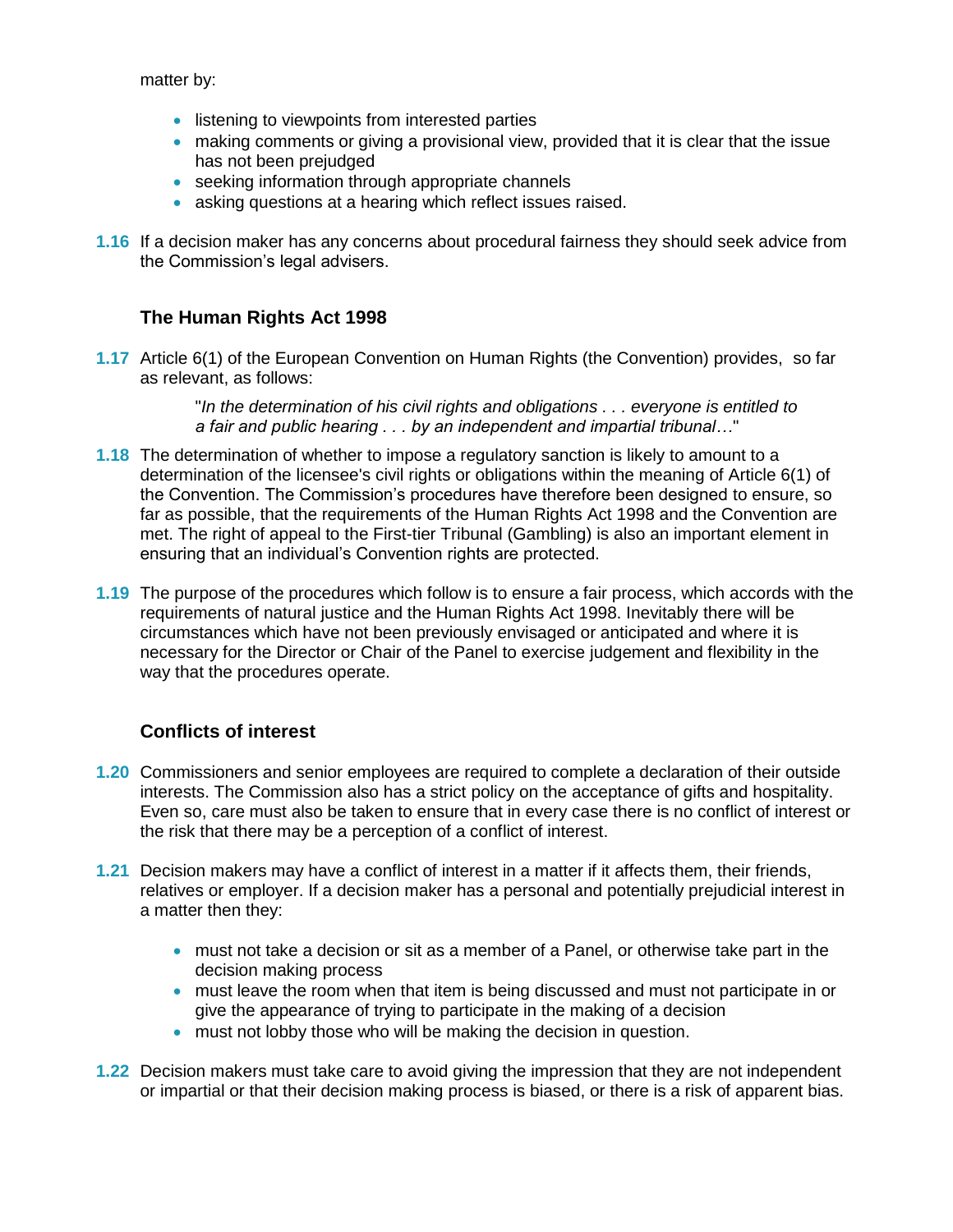**1.23** If a decision maker is in any doubt about whether there might be a possible conflict of interest then they should seek advice from the Commission's legal advisers.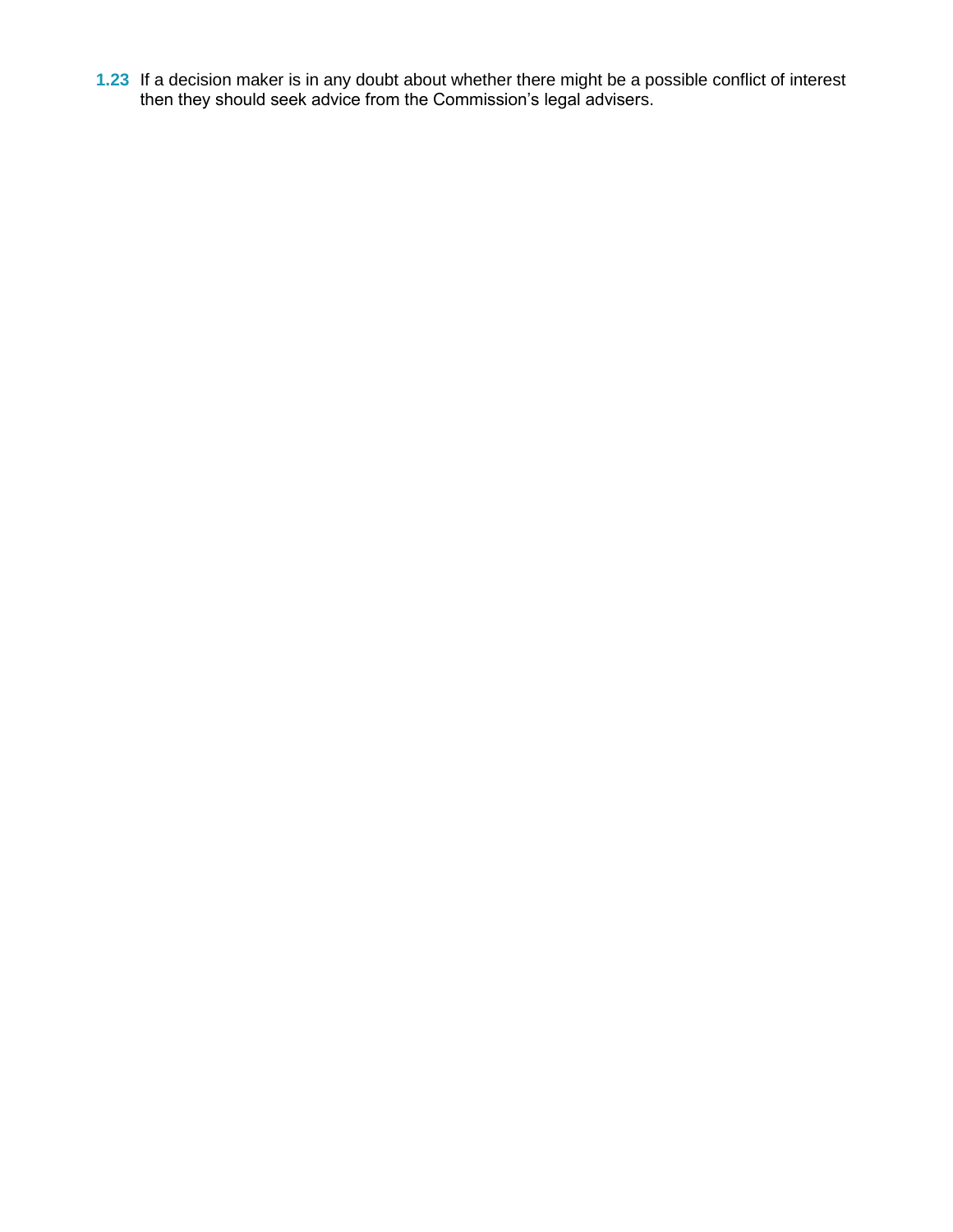# **2 Preparing for the hearing**

#### **Introduction**

- **2.1** Regulatory reviews are those conducted under the provisions of section 116 of the Act. The Commission has produced a Statement of principles on licensing and regulation, setting out the principles which the Commission will apply when exercising its functions. Further details about how licence reviews will be conducted can be found in the Licensing, compliance and enforcement policy statement.
- **2.2** The purpose of a hearing is to allow the Panel or Director to consider whether the Commission should exercise its regulatory powers under sections 117, 118 or 119 of the Act.

#### **Adherence to time limits**

**2.3** It is in everyone's interests for the time limits set out below to be adhered to. Adhering to the time limits supports proper case preparation, which in turn enhances the fairness and transparency of the process and avoids the possibility of postponement and delay. Officials should therefore seek to ensure that time limits are met.

#### **Documentary and other evidence**

- **2.4** The licensee and the Commission's representatives are expected to agree a bundle of relevant documents. Commission officials should prepare a bundle in the first instance and send it to the licensee. Licensees will normally be given **14 days** to comment on the contents of the bundle, but there may be occasions when a shorter period will be appropriate.
- **2.5** In the absence of an agreed bundle, the Commission's representatives will prepare a bundle of relevant documents.
- **2.6** In some circumstances material which is not suitable for photocopying and distribution will be available for inspection by the Panel or Director on the day, having previously been available for the licensee to inspect. In exceptional circumstances there may be material, which is relevant to the decision which the Panel or Director must make, but which is not suitable for disclosure to the licensee. Legal advice should be sought wherever this appears to be the case.
- **2.7** Save in exceptional circumstances, a copy of the bundle will normally be sent to the Panel or Director and the Legal adviser **no later than seven days prior to the hearing**.

#### **Agreed facts**

**2.8** Where possible, a statement of facts will be prepared by the Commission and agreed with the licensee so that agreed facts can be put before the Panel or Director. Where the facts of the case are disputed, or not agreed, then the licensee or their representative and the Commission's representative will have the opportunity to put their version of events to the Panel or Director. This may be done in person, or if nobody objects to the matter being dealt with on the papers alone then the Panel or Director will consider the case on the papers.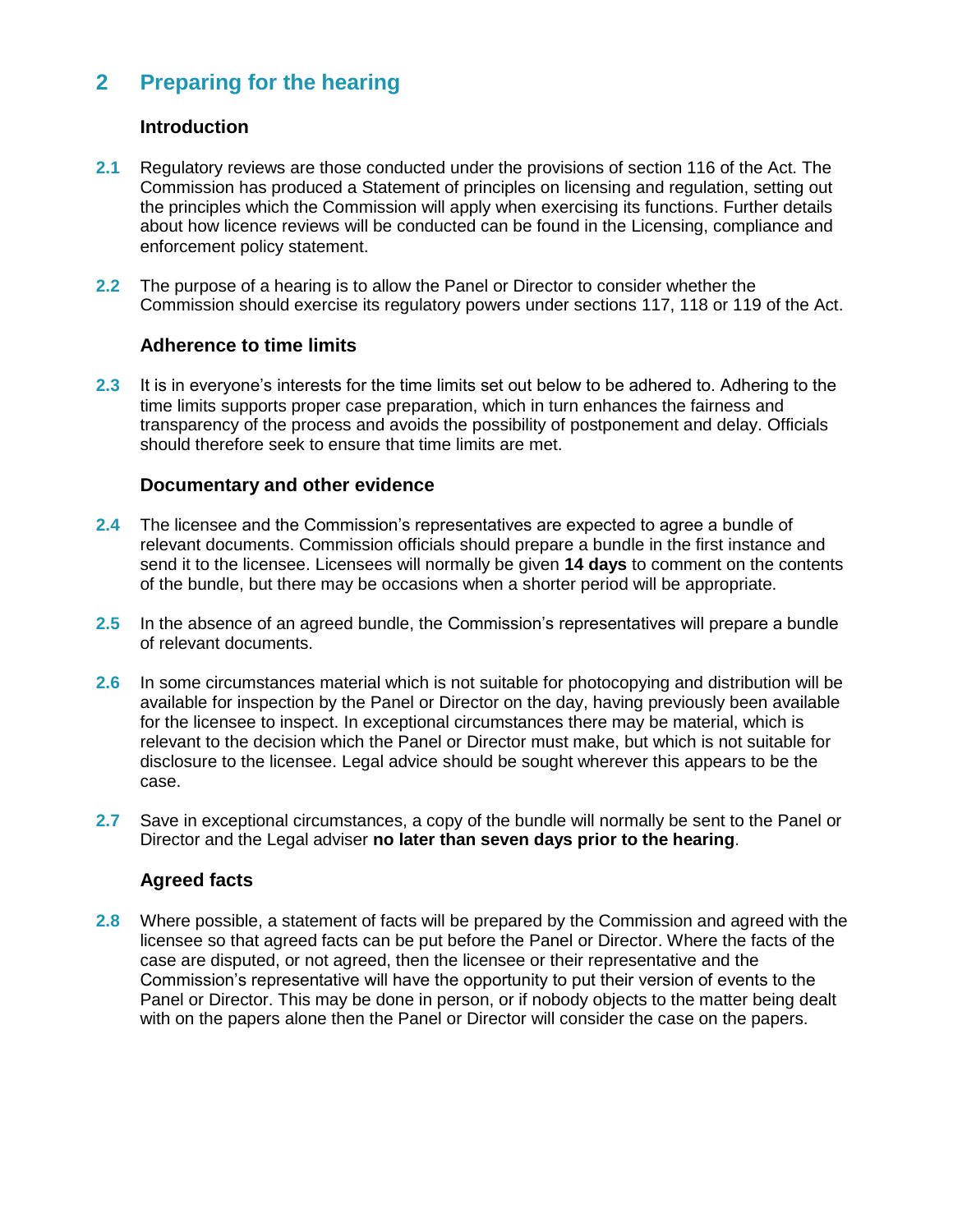#### **Case management hearings**

- **2.9** In exceptional circumstances it may be necessary for there to be a case management hearing, at which the Panel or Director may issue directions about the future conduct of the case. For example, the Panel or Director may give directions about the service of documents or about who they expect to attend the substantive hearing on behalf of the licensee or the Commission.
- **2.10** If directions are issued, a formal record of the directions will be sent to the licensee **within seven days** of the case management hearing. Any such directions are binding on both the licensee and the Commission's representatives. In the event that directions are not complied with the Panel or Director may draw such inference as it considers appropriate in relation to the credibility of evidence or any other relevant matters.
- **2.11** These case management provisions are without prejudice to the ability of the Panel or Director at the substantive hearing to give such directions for the management of the case as they see fit.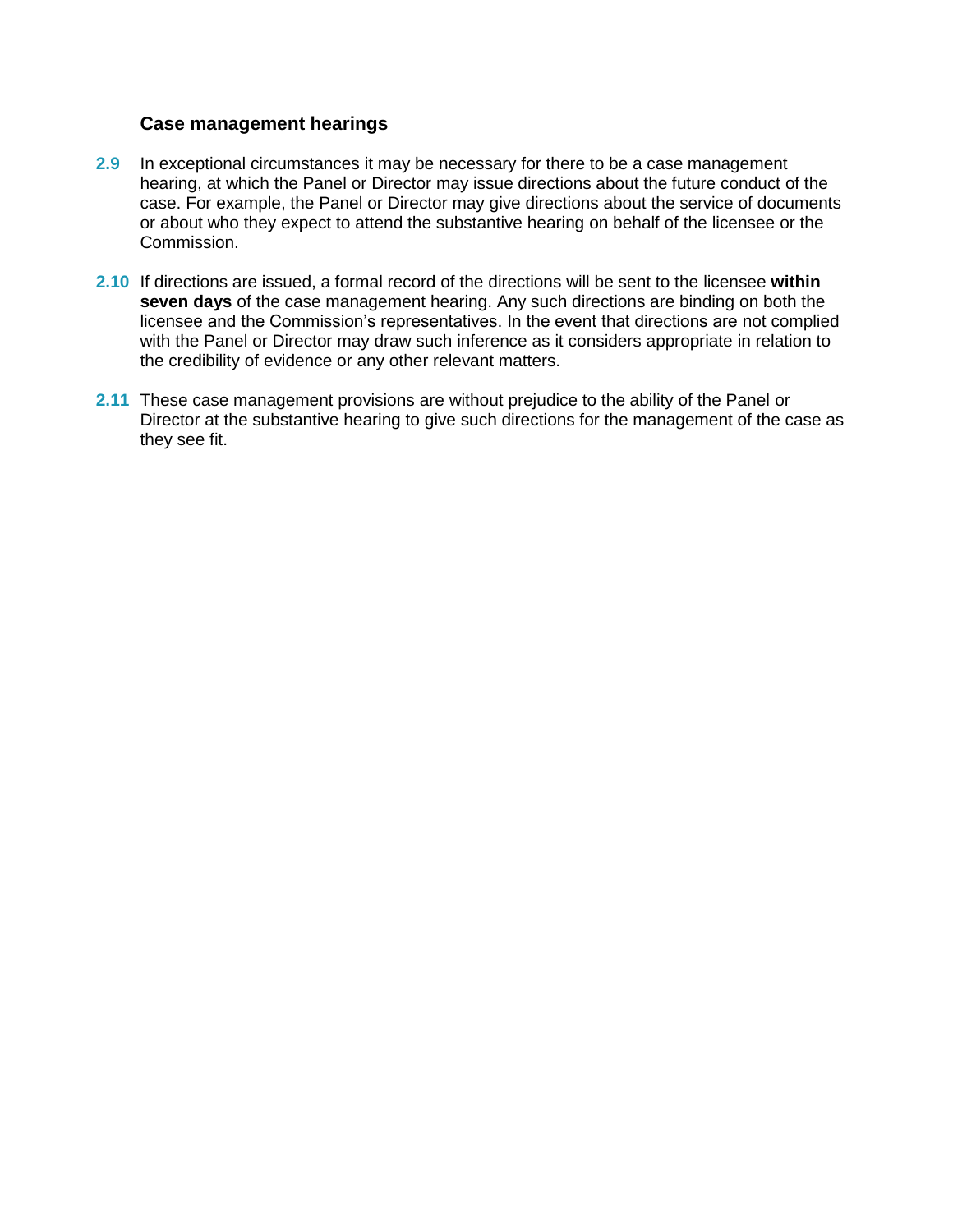## **3 The hearing**

#### **Appointment of the Chair of the Panel**

**3.1** The Chairman of the Commission shall, if present, preside at all meetings of the Panel. If the Chairman is not present, he may designate a Commissioner to chair the meeting. If there has been no such prior designation the Commissioners present at the meeting shall elect a Chair for the duration of the meeting.

#### **Voting**

**3.2** Decisions of the Panel will normally be made by consensus. Where that cannot be achieved the Panel Members are required to vote, in which case the Chair of the Panel (the Chair) will have a casting vote in the event of a tie. In the case of a Director's hearing the Director is the sole decision maker.

#### **Attendance of the licensee and their representatives**

- **3.3** The Panel or Director would normally expect that the licensee and relevant persons identified by the Commission's officials will attend the hearing. Licensees may also be accompanied by a legal representative.
- **3.4** Where a licensee has indicated that they wish to appear or be represented before the Panel or Director, but they or their representative then fail to attend at the hearing without good reason the hearing may continue in the licensee's or their representative's absence. No inference should be drawn from the licensee's absence.

#### **Attendance of representatives from the Commission**

**3.5** The Chief Executive may designate such Commission officials as they consider appropriate to attend meetings of the Panel or Director to assist or advise them, but those officials may not take part in the decision-making process of the Panel or Director. The Commission may also be legally represented at hearings.

#### **Promoting an investigative approach**

- **3.6** All of those involved in hearings are expected to assist the Panel or Director to determine the relevant facts. The Chair or Director should direct those present to adopt an investigative rather than an adversarial approach. The purpose of this provision is twofold:
	- to ensure that all relevant issues are explored fully
	- to ensure that the proceedings do not become unnecessarily adversarial in nature.
- **3.7** Should the Chair or Director consider that the approach being taken by either the licensee, or their representative, is obstructive or unnecessarily adversarial, they should intervene to ask the licensee, or their representative, to refrain. If this does not resolve the matter, it may be necessary for the Panel or Director to adjourn to consider the issue in private. The Chair or Director may then decide to issue appropriate directions as to the subsequent conduct of the hearing.
- **3.8** The Panel or Director should take an active role in the proceedings through questioning the licensee, or members of the Commission's staff who are present, and seeking clarification of points through the licensee's representative, if they have one. Where the Panel or Director consider that all the relevant issues have not been raised or fully explored in the course of the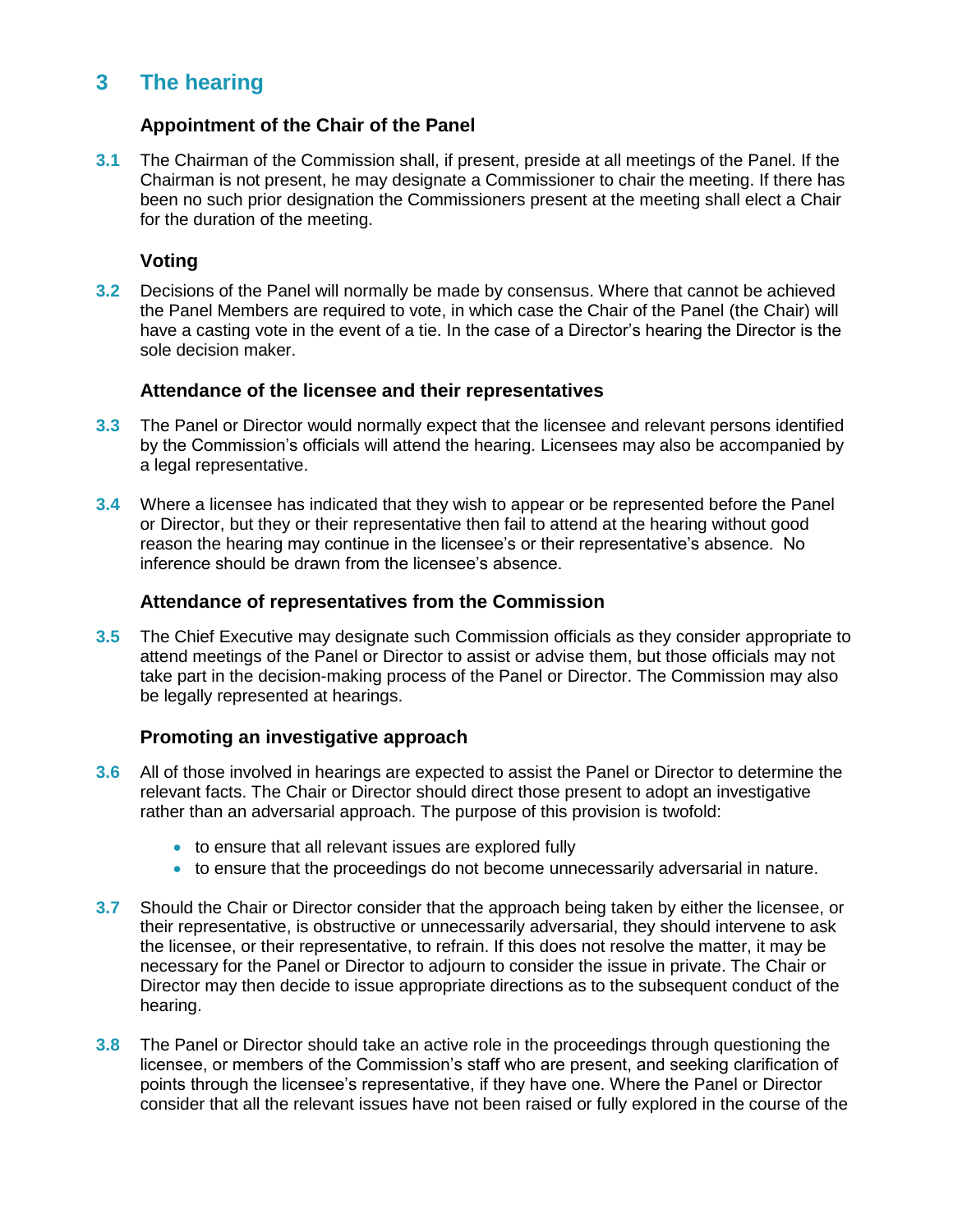evidence they will need to make sure that such issues or deficiencies are, as far as possible, covered through their questioning.

**3.9** It is particularly important that the Panel or Director are satisfied that they have enough information before them to make a decision, where a licensee does not appear at the hearing and is not represented.

#### **Meetings by telephone or video conference**

**3.10** Meetings of the Panel or hearings before a Director may be conducted at face to face, by telephone or video conference.

#### **Dealing with regulatory matters on the papers alone**

**3.11** If both parties are content for matters to be dealt with on the papers alone, then the Panel or Director may meet and carry out their work in the absence of the licensee. The Panel or Director should still adopt the decision making process described below. No inference should be drawn from the licensee's absence.

#### **Determining whether the hearing should be in public or private**

- **3.12** The Commission's policy is that hearings are held in private (ie in the absence of persons other than the directly interested parties). However, there may be occasions when the licensee would like the hearing to be in public and as such careful consideration should be given to such a request.
- **3.13** In deciding whether to grant such a request, the Panel or Director will need to weigh up any potential prejudice to the rights of any third parties or prejudice to the overall fairness of the process against the licensee's reasons for requesting a public hearing. However, even if the Panel or Director does decide to proceed in public, they may decide to exclude the public and the press from all or part of the hearing where they consider that a public hearing may adversely affect the fairness of the process.

#### **Deliberations in private**

**3.14** The Panel or Director may determine, at any time, to deliberate in private (ie in the absence of any other person, including the directly interested parties). If legal advice is sought and given whilst the Panel or Director is in private session the Chair or Director should invite the legal adviser to repeat the advice in front of the licensee so that they have an opportunity to comment on the advice that has been given.

#### **Role of the legal adviser**

- **3.15** A legal adviser will normally be present at all proceedings of the Panel or at the proceedings for a Director's hearing. The legal adviser's role is to provide the Panel or Director with any advice they require to properly perform their functions, whether or not they have requested that advice, on:
	- questions of law and mixed fact and law
	- matters of practice, procedure and policy
	- the range of outcomes or sanctions available
	- any relevant decisions of the superior courts or other guidelines
	- other issues relevant to the matter before the Panel or Director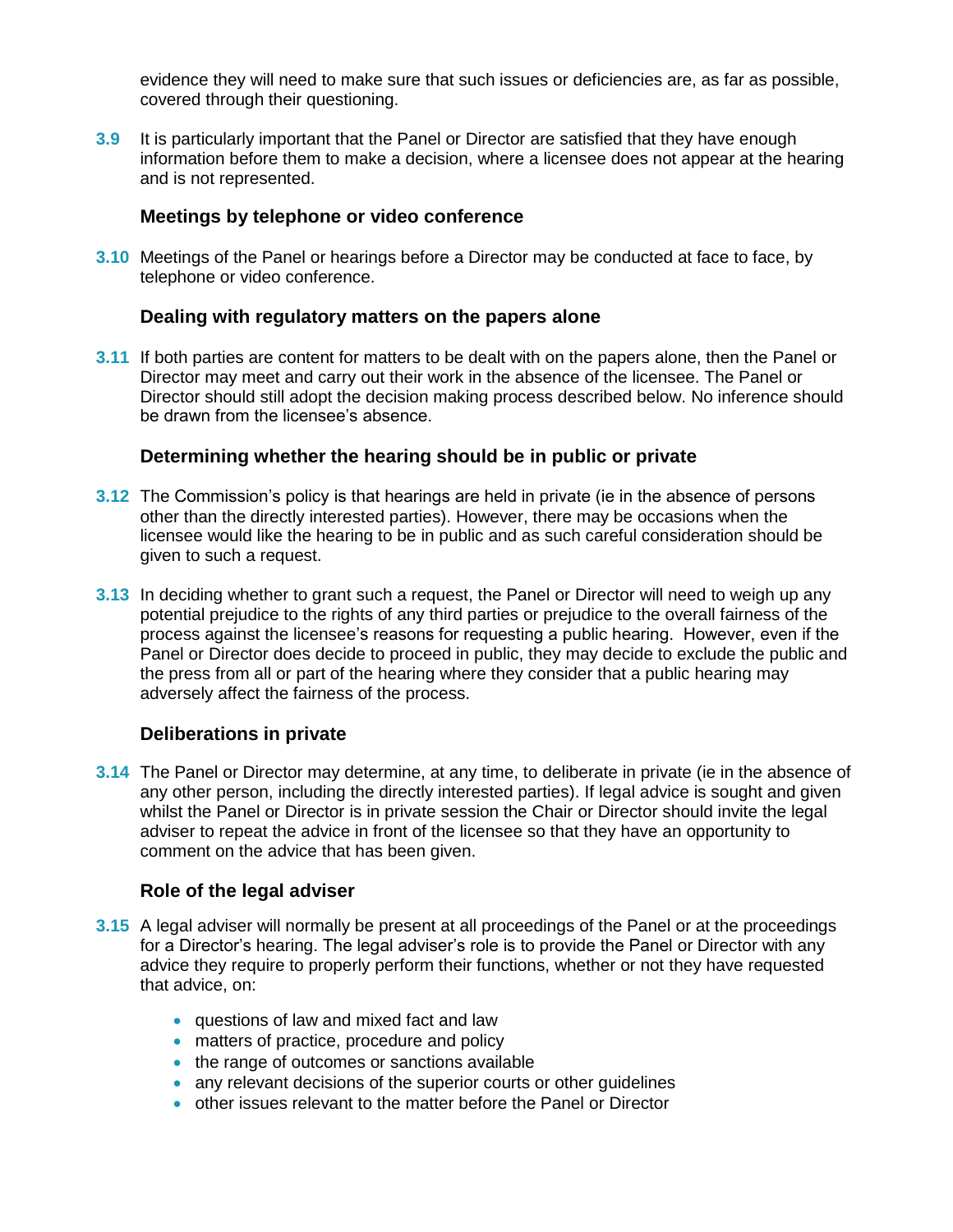- the appropriate decision-making structure to be applied in any given case.
- **3.16** The legal adviser may also:
	- assist the Panel or Director by reminding them of evidence
	- ask questions in order to clarify the evidence and any issues in the case
	- assist the Panel or Director in formulating their reasons and recording the reasons.
- **3.17** Any legal advice given in private should be clearly stated to be provisional and the adviser should subsequently repeat the substance of the advice in open session and give the licensee an opportunity to comment on the advice that has been given.

#### **Introductions**

- **3.18** The Chair or Director should introduce themselves and any other Commission officials present. They should also confirm the identity of those appearing before them.
- **3.19** Taking part in a hearing may be a stressful experience for the individual involved. It is important that the Chair or Director is sensitive to this and seeks to put them at their ease so that they can participate fully in the process.

#### **Representations and evidence**

- **3.20** The Panel or Director may consider oral, documentary or other evidence which appears relevant to consideration of the case. The legal adviser can advise the Panel or Director on any issue which arises as to the admissibility of, or the weight to be given to, any item of evidence.
- **3.21** At the start of the hearing, the Chair or Director should confirm that the licensee and their representative are in possession of all relevant documentation and whether the bundle is agreed.
- **3.22** The Chair or Director should also check whether either the licensee or the Commission's representatives wish to rely on or to introduce any documents that are not already included in the case papers. If either party does wish to do so, the Panel or Director will need to consider the nature of any such document, the reasons for it being produced at a late stage and whether its admission would be likely to assist in the fair disposal of the hearing. It may be necessary to allow a brief adjournment for the licensee or the Commission's representatives to read the document in question. This is also the point at which any other issues relating to the documentation can be clarified.

#### **Dealing with disputed evidence cases**

- **3.23** Where some material facts of the case are disputed, the Commission's representative will be permitted to make an opening statement about the case. The licensee will then be given the opportunity to reply either in person or through their representative.
- **3.24** The Commission's representative and the licensee may present relevant written evidence relating to the facts in dispute and may, with the permission of the Panel or Director, call witnesses.
- **3.25** As a general rule the Commission does not expect that it will be necessary for witnesses to attend hearings. In those exceptional cases where witnesses are to be called to give oral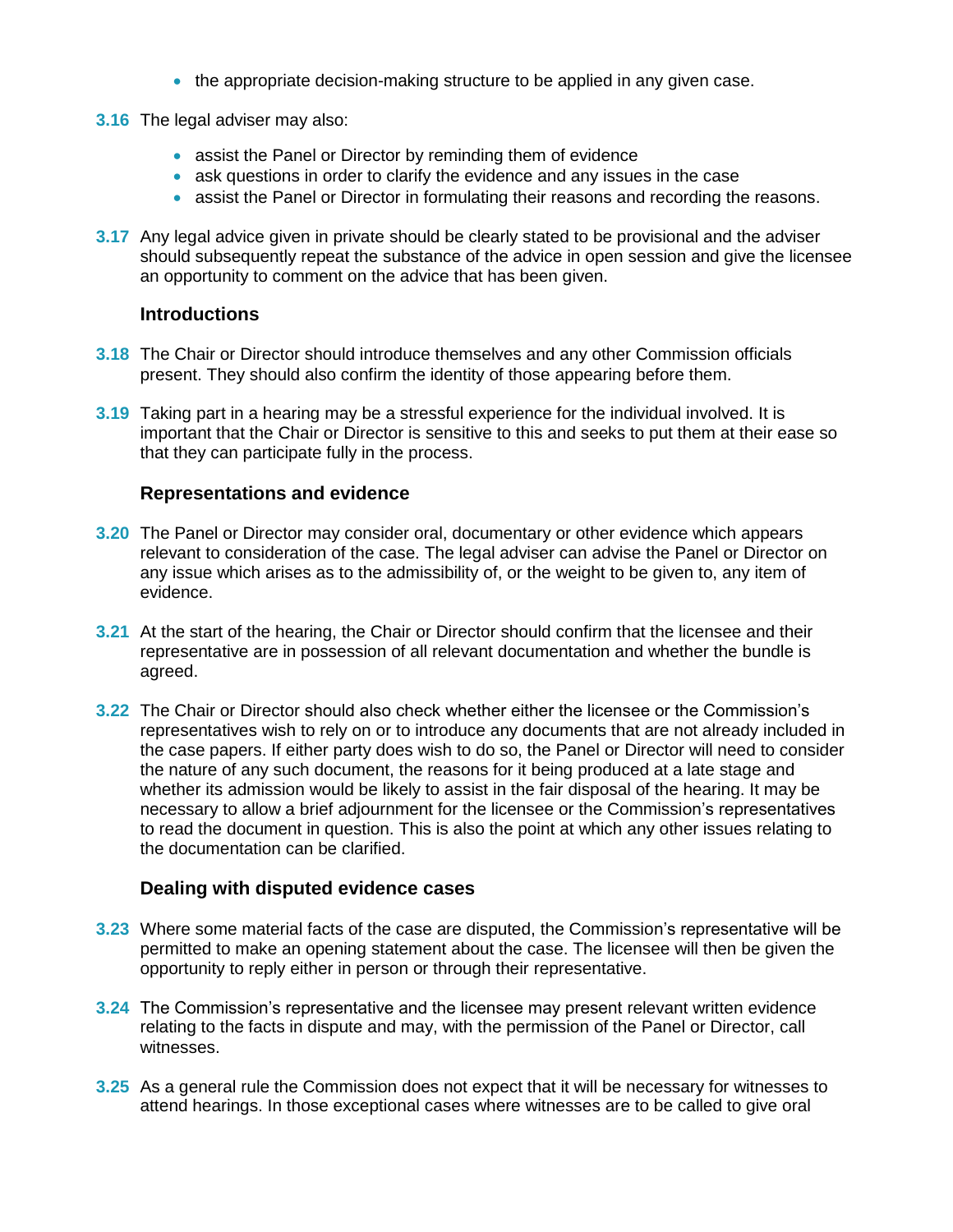evidence, the Panel or Director should seek confirmation at the outset of the hearing of which witnesses are to be called and how long their evidence might take.

- **3.26** In those cases where witnesses are to be called, any witness statements that have been prepared will normally be taken as the evidence-in-chief of that witness.
- **3.27** Normally whoever calls the witness will be allowed to ask some questions to clarify their statement before the witness is asked questions by the other party or the Panel or Director.
- **3.28** The Chair or Director should ensure that there is opportunity for the witness to be reexamined, if that is appropriate. However, such questioning should be confined to any 'new' areas arising from the questioning and should not repeat the original questions posed. Exceptionally, the Panel or Director may allow further questioning by the other party on the new areas.
- **3.29** The Chair or Director should ensure that this stage is limited to questioning of the witnesses and not to the making of statements.
- **3.30** Witnesses may be recalled at the discretion of the Panel or Director. For example, this may be appropriate if it is necessary to resolve any conflict in the evidence. If a witness is recalled it is for the Panel or Director to determine the scope of any further questions but the licensee and the Commission's representative must have an opportunity to ask further questions. After receiving evidence, the Chair or Director may then ask whether the witnesses wish to remain in the hearing room or be released.

#### **Summing up**

- **3.31** The Panel or Director should normally permit both the licensee and the Commission's representatives to sum up. The Commission's representative should sum up first, followed by the licensee.
- **3.32** Any summing up must be confined to relevant matters which have been considered during the hearing. The Chair or Director should ensure that under no circumstances is new evidence introduced during summing up.

#### **Requests for further information**

**3.33** It is particularly important that the Panel or Director is satisfied that they have enough information before them to make a decision. Where the Panel or Director decides that they need further information before being able to make a final determination they may request the licensee or Commission's representatives to provide that information and may adjourn the hearing until the information is available. When adjourning for this purpose, the Panel or Director should give directions about the time limits for the information to be provided.

#### **Adjournments**

**3.34** During the hearing it is important that the Chair or Director allows sufficient breaks to avoid loss of concentration and fatigue on the part of participants. It may also be necessary to have adjournments during a hearing for the Panel or a Director to deliberate in private or to take advice on legal or procedural matters.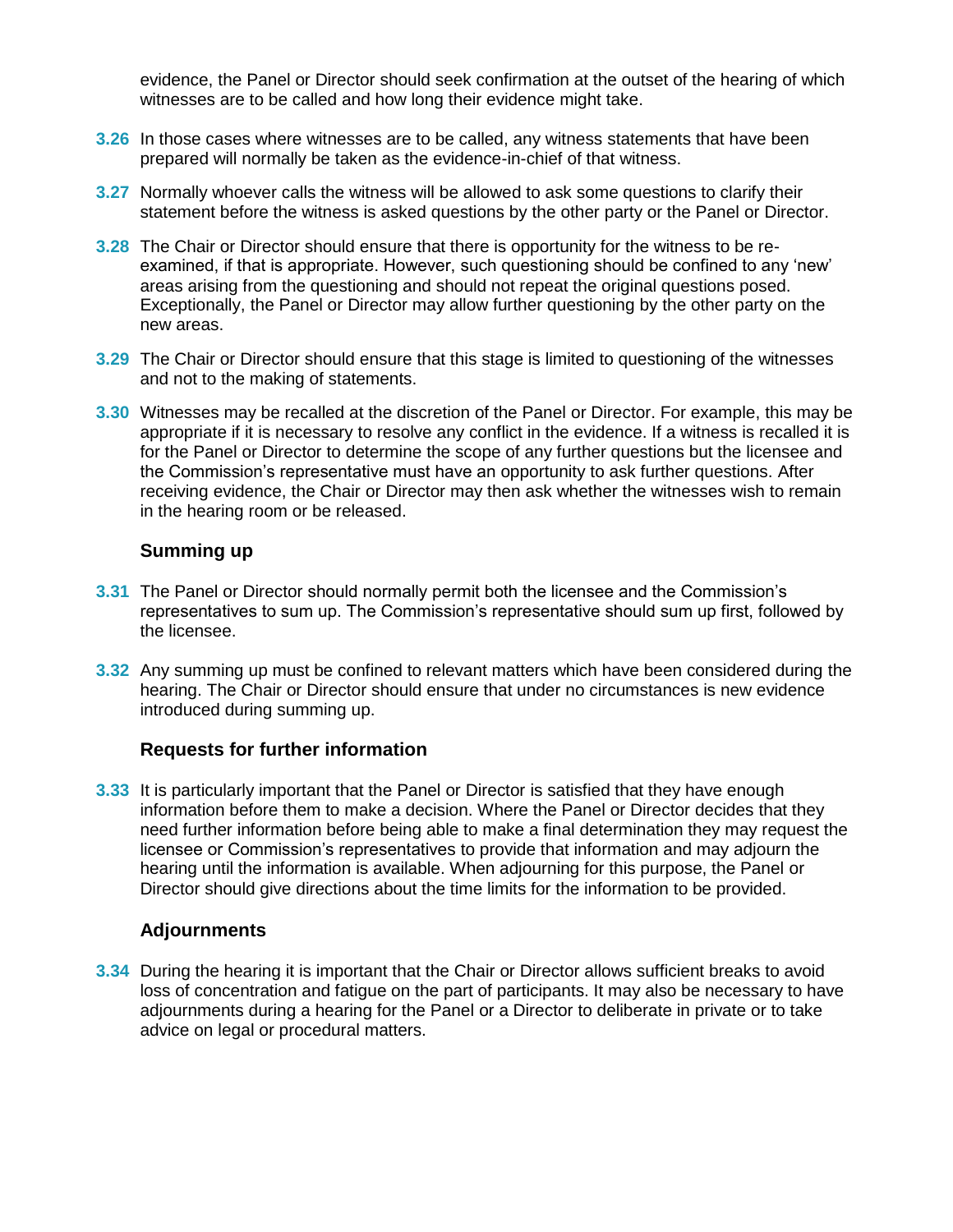#### **Decision making**

**3.35** In all cases the Panel or Director will deliberate in private, in the presence of their legal adviser. The Secretariat may also be present.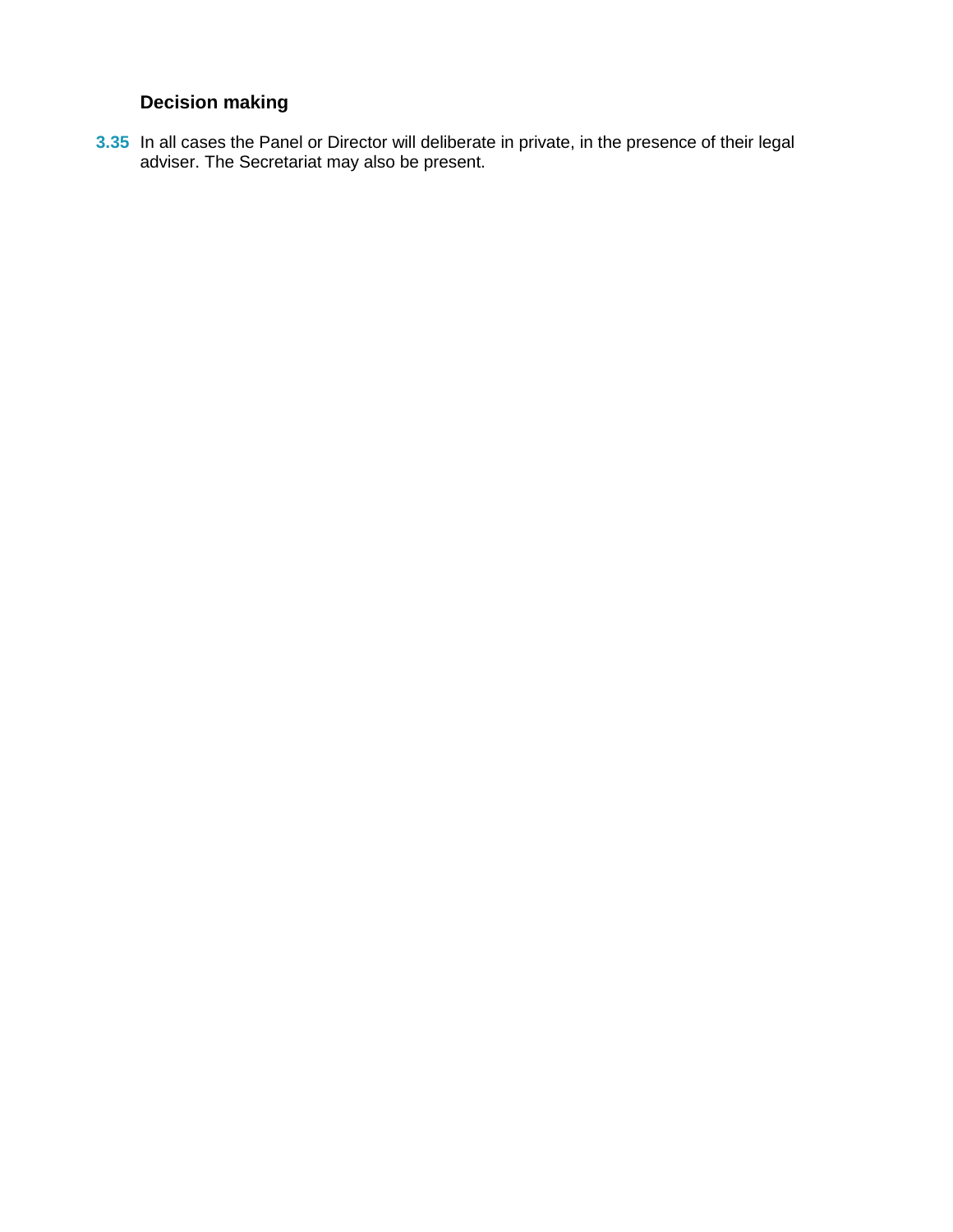# **4 The decision making process for regulatory decisions**

#### **Determining the facts**

- **4.1** In reaching a decision on the case, the Panel or Director must firstly determine the facts as relevant to the matter under consideration. If there is a dispute about the facts of the case, the standard of proof required at all stages of the Panel or Director's decision-making process is the civil standard, 'on the balance of probabilities'.
- **4.2** The 'balance of probabilities' standard means that the Panel or Director is satisfied an event occurred if the Panel or Director considers that, on the evidence, the occurrence was more likely than not.

#### **Deciding what should be done in the light of the facts found**

- **4.3** Once the Panel or Director is satisfied as to the facts, they must go on to consider whether in the light of the facts found it is appropriate for the Commission to exercise its regulatory powers under sections 117, 118 or 119 of the Act.
- **4.4** The Commission carries out its functions in the interests of consumers and the wider public. This includes taking account of:
	- the need to protect members of the public
	- the need to maintain public confidence
	- the importance of declaring and upholding proper standards of conduct and competence by licensees.
- **4.5** In determining whether or not to exercise its regulatory powers the Panel or Director should have regard to the following published documents:
	- Statement of principles for licensing and regulation
	- Licensing, compliance and enforcement policy statement
	- Statement of principles for determining financial penalties
	- Indicative sanctions quide.

#### **Financial penalties**

- **4.6** Where the Panel or Director is minded to impose a financial penalty on the licensee and the licensee is present when the Panel or Director announces the proposed penalty and reasons, the licensee will have the option to make their representations to the Panel or Director, if the Panel or Director is of the view that this should be allowed.
- **4.7** In all other cases the Panel or Director's decision will be accompanied by a notice which complies with the requirements of section 121 of the Act. The Panel or Director must consider the licensee's representations before deciding whether to give the licensee a notice requiring them to pay a financial penalty. If, following those representations, the Panel or Director is of the view that a financial penalty would still be appropriate, a notice will be sent to the licensee in accordance with section 121 of the Act. The notice will confirm the amount of financial penalty and the date by which it should be paid to the Commission (normally 14 days from the date of the letter).